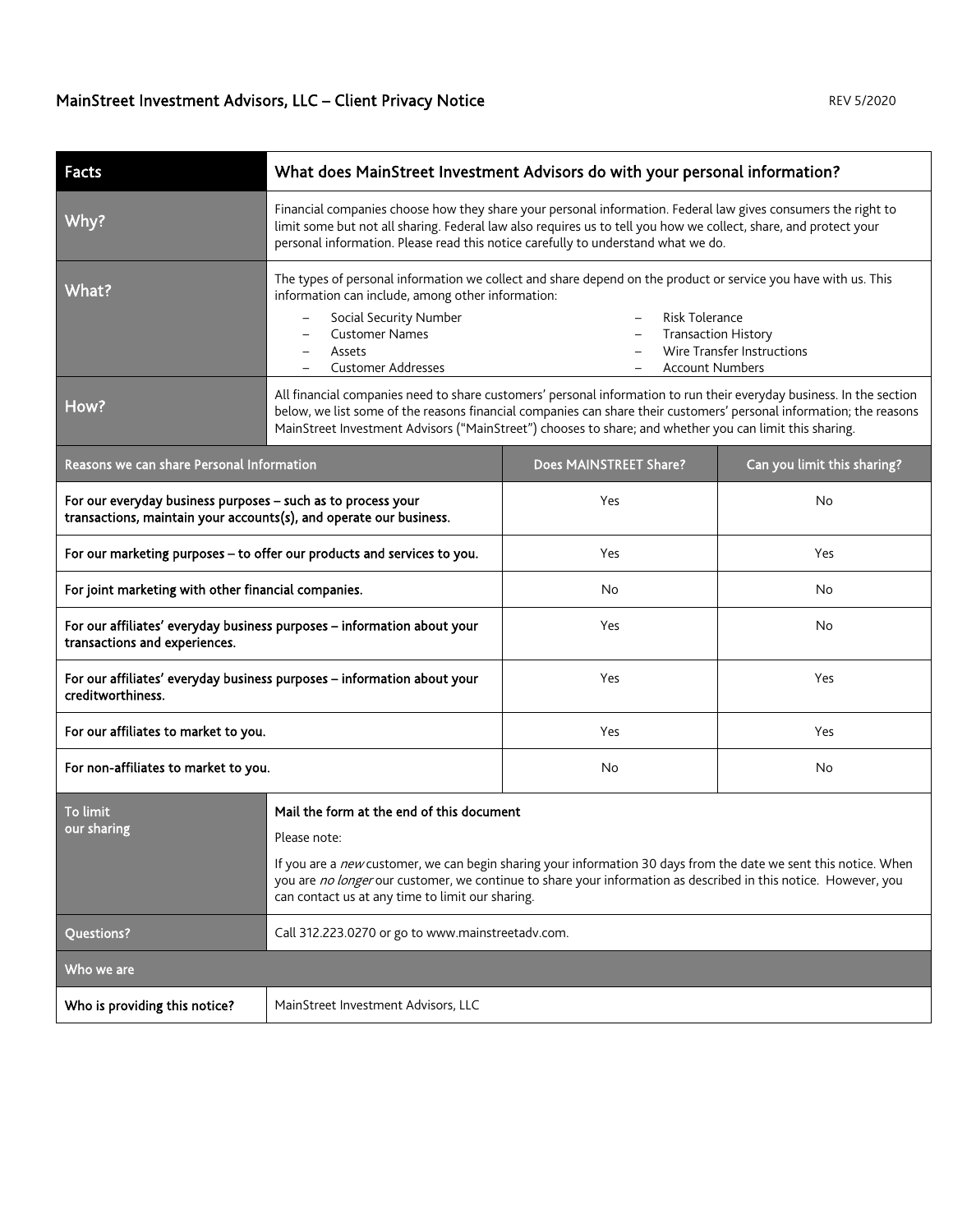| What we do                                                                               |                                                                                                                                                                                                                                                                                                                                                                                                    |  |  |
|------------------------------------------------------------------------------------------|----------------------------------------------------------------------------------------------------------------------------------------------------------------------------------------------------------------------------------------------------------------------------------------------------------------------------------------------------------------------------------------------------|--|--|
| <b>How does MainStreet</b><br>Investment Advisors protect my                             | To protect your personal information from unauthorized access and use, we use security measures that comply with<br>federal law. These measures include computer safeguards, secured building access, and secured office files.                                                                                                                                                                    |  |  |
| personal information?                                                                    | For more information on how we protect your personal information please contact us at 312.223.0270 or<br>compliance@mainstreetadv.com.                                                                                                                                                                                                                                                             |  |  |
|                                                                                          | MainStreet also maintains policies and procedures that require employees to protect personal, non-public<br>information.                                                                                                                                                                                                                                                                           |  |  |
| <b>How does MainStreet</b><br>Investment Advisors collect my<br>personal information?    | We collect your personal information, for example, when you:<br>Enter into an investment advisory contract<br>Seek financial advice<br>Make deposits or withdrawals from your brokerage account<br>$\qquad \qquad -$<br>Make a wire transfer or cash movement                                                                                                                                      |  |  |
| Why can't I limit all sharing?                                                           | Federal law gives you the right to limit only:<br>Sharing for everyday business purposes - information about your creditworthiness<br>Business partners from using your information to market to you<br>Sharing for non-affiliates to market to you<br>$\overline{\phantom{0}}$<br>State laws and individual companies may give you additional rights to limit sharing<br>$\overline{\phantom{0}}$ |  |  |
| What happens when I limit<br>sharing for an account I hold<br>jointly with someone else? | Your choices will apply to everyone on your account unless you indicate otherwise below.                                                                                                                                                                                                                                                                                                           |  |  |
| <b>Definitions</b>                                                                       |                                                                                                                                                                                                                                                                                                                                                                                                    |  |  |
| <b>Affiliates</b>                                                                        | Companies related by common ownership or control. They can be financial and nonfinancial companies.<br>Fifth Third Bank, National Association and Fifth Third Securities, Inc. See www.53.com for a list of all<br>affiliates.                                                                                                                                                                     |  |  |
| Non-affiliates                                                                           | Companies not related by common ownership or control; they can be financial and nonfinancial companies.<br>MainStreet does not share with non-affiliates for marketing purposes.                                                                                                                                                                                                                   |  |  |
| Joint Marketing                                                                          | A formal agreement between non-affiliated financial companies that together market financial products or services<br>to you.                                                                                                                                                                                                                                                                       |  |  |
|                                                                                          | MainStreet does not currently jointly market.                                                                                                                                                                                                                                                                                                                                                      |  |  |
| <b>Other Important Information</b>                                                       |                                                                                                                                                                                                                                                                                                                                                                                                    |  |  |

MainStreet maintains technical, physical and administrative safeguards. Additionally, when customer information is shared, MainStreet requires third parties to treat and maintain the privacy of customer information with the same degree of diligence and careful attention required by MainStreet.